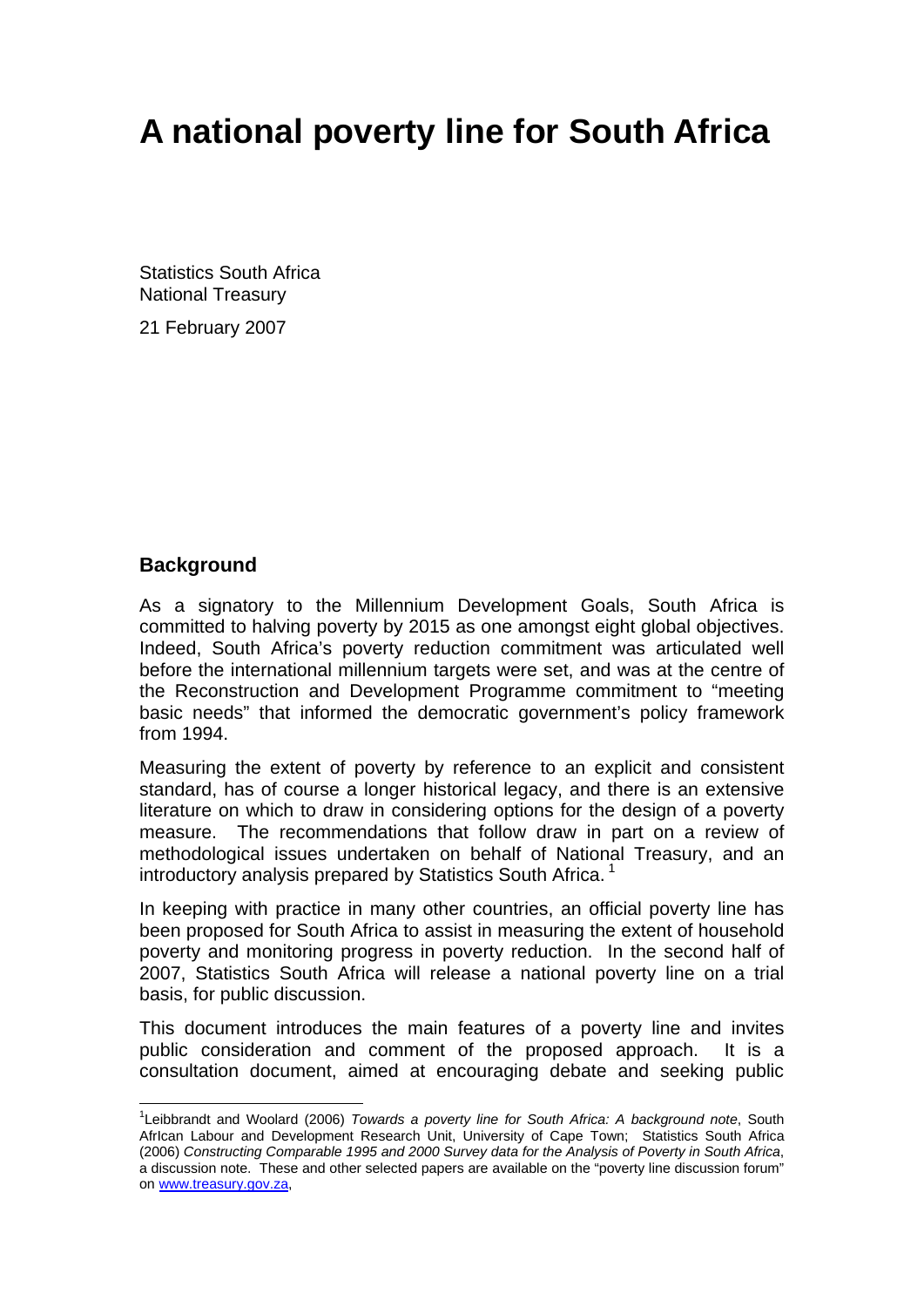consensus on some of the options available for the design of a national poverty line.

Questions to be considered include the following:

- Should a single poverty line be adopted or would several reference lines better capture different degrees of poverty and deprivation?
- Should a poverty line represent an "absolute" level of household requirements, or should it be a "relative" index that adapts to rising general living standards and income?
- How should household size be taken into account?
- Should different measures for urban and rural areas, or for different geographic areas be adopted?
- How regularly should the basket of goods used for calculating the poverty line be reviewed? How can we assure that a poverty line remains relevant and accurate over time?

These are some of the issues that need to be considered. Views and comments should be submitted to *povertyline@treasury.gov.za* or Poverty Line Discussion Forum, National Treasury, Box X115, Pretoria 0001*.* 

## **Why do we need an official poverty line?**

The nature of poverty, vulnerability and income inequality, and their shifts in response to economic trends and policy, need to be better understood if poverty reduction and social development programmes are to be welldesigned and effective. An appropriate index to assist in measuring and tracking poverty over time is therefore a useful statistical instrument for research and analysis. It can also serve as a reference measure for various policy purposes, such as the allocation of resources for poverty-focused spending programmes or the assessment of social and development needs.

In the absence of a consistent and agreed national poverty measure, analysts have developed various incongruent indices, each based on particular assumptions and leading to sometimes confusing or contradictory conclusions. While there is some advantage in a diversity of research tools, most observers are persuaded that progressive social dialogue and policy analysis would be well-served by an official poverty index, as a common standard against which progress could be measured over time.

The idea of a poverty line is not that household vulnerability can be satisfactorily reduced for analytical purposes to a single index, but rather that a consistent measure, while imperfect as a gauge of household needs, can nonetheless serve as a useful comparative index of trends over time and of relative wellbeing across the social landscape.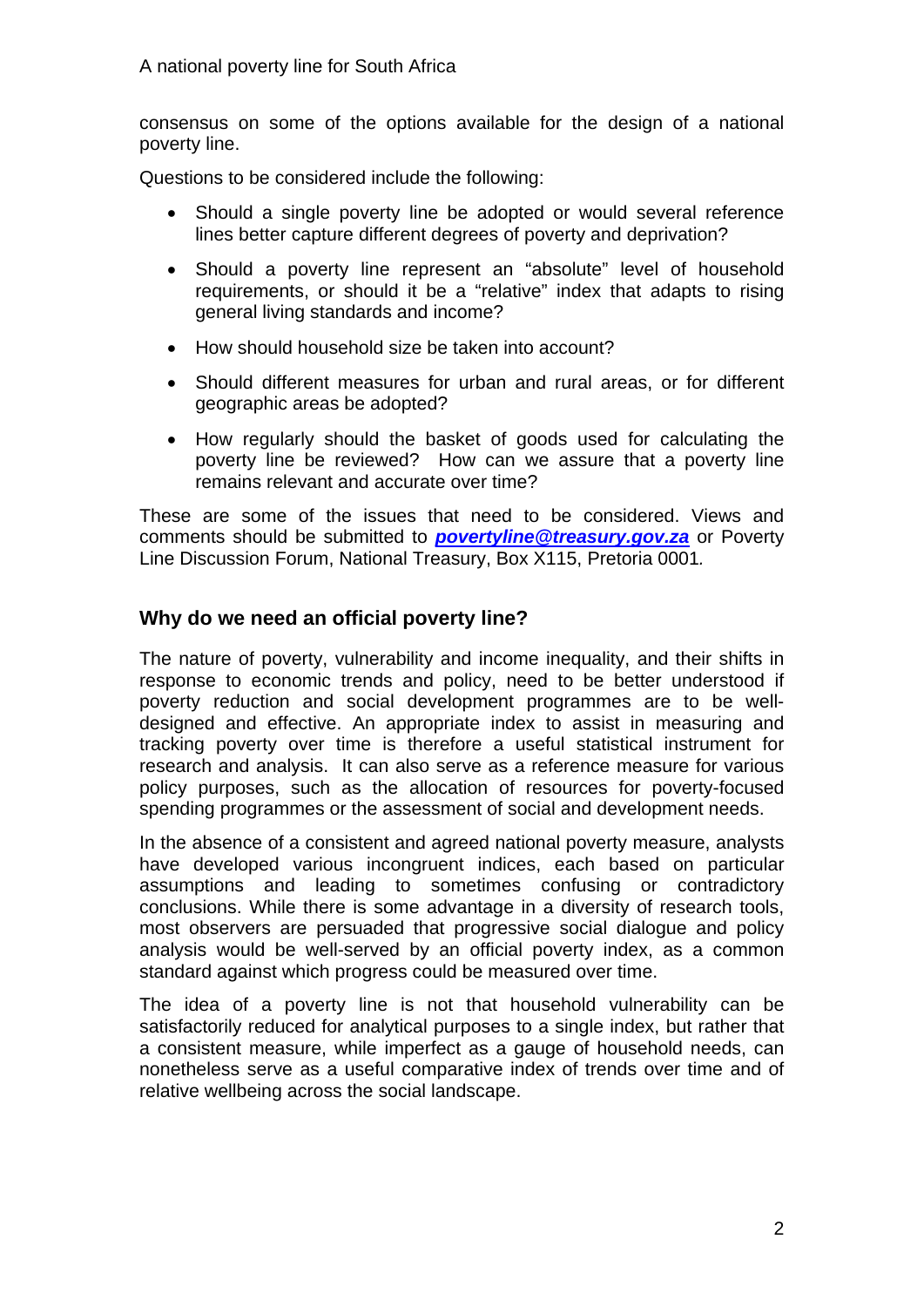# **The proposed approach**

It is proposed that the official poverty line should be constructed as *a measure of the money income required to attain a basic minimal standard of living* – enough to purchase a nutritionally adequate food supply and to provide for other essential requirements.

There is no exact definition of a poverty line, and it is no surprise to find that approaches to its construction vary from one country to another, and there are divergent views on what the "minimum consumption bundle" should comprise.

Partly for this reason, many countries publish two or more poverty lines – a primary measure of minimum requirements for subsistence, for example, and a somewhat higher standard that includes moderate provision for basic, but less essential, goods and services.

Once the components of a poverty line have been agreed, it is important that it should be consistently measured from one year to the next, taking into account adjustments in prices. Over time, however, as national income and wealth increase, a society's understanding of basic household needs may be expected to change. If a poverty line is to remain useful over long periods of time, it needs to be revised or supplemented with additional measures from time to time.

A poverty line is useful partly because it is simple and can be widely understood. But it is no more than a crude and simplified index of a living standard, and it is no substitute for more detailed statistics and analysis of poverty and household welfare.

In addition to the proposed introduction of an official poverty line, therefore, consideration is being given to the design and possible content of a broader "poverty barometer," which would bring together a range of complementary social and economic indicators of household wellbeing.

#### **A National Poverty Barometer**

A poverty line is only one of several poverty measurements that can be used to develop a better understanding of poverty and to begin to eradicate it in all its dimensions. The Programme of Action adopted in response to the country review of South African under the African Peer Review Mechanism commits government to design a "national poverty barometer" as part of the official statistics system and to contribute to improved identification and targeting of vulnerable and marginalized groups. Statistics South Africa is studying best practice in other countries in this regard with a view towards developing a more comprehensive statistical instrument to measure poverty in all its dimensions on a regular basis. It is expected that this broader review would be piloted in 2008.

## **International experience**

The exercise of adopting national poverty lines has a long history. Official poverty lines in a country such as India date back to the 1930s. As household survey data has become more common, especially in developing countries, over the past two decades, there has been a trend towards standardised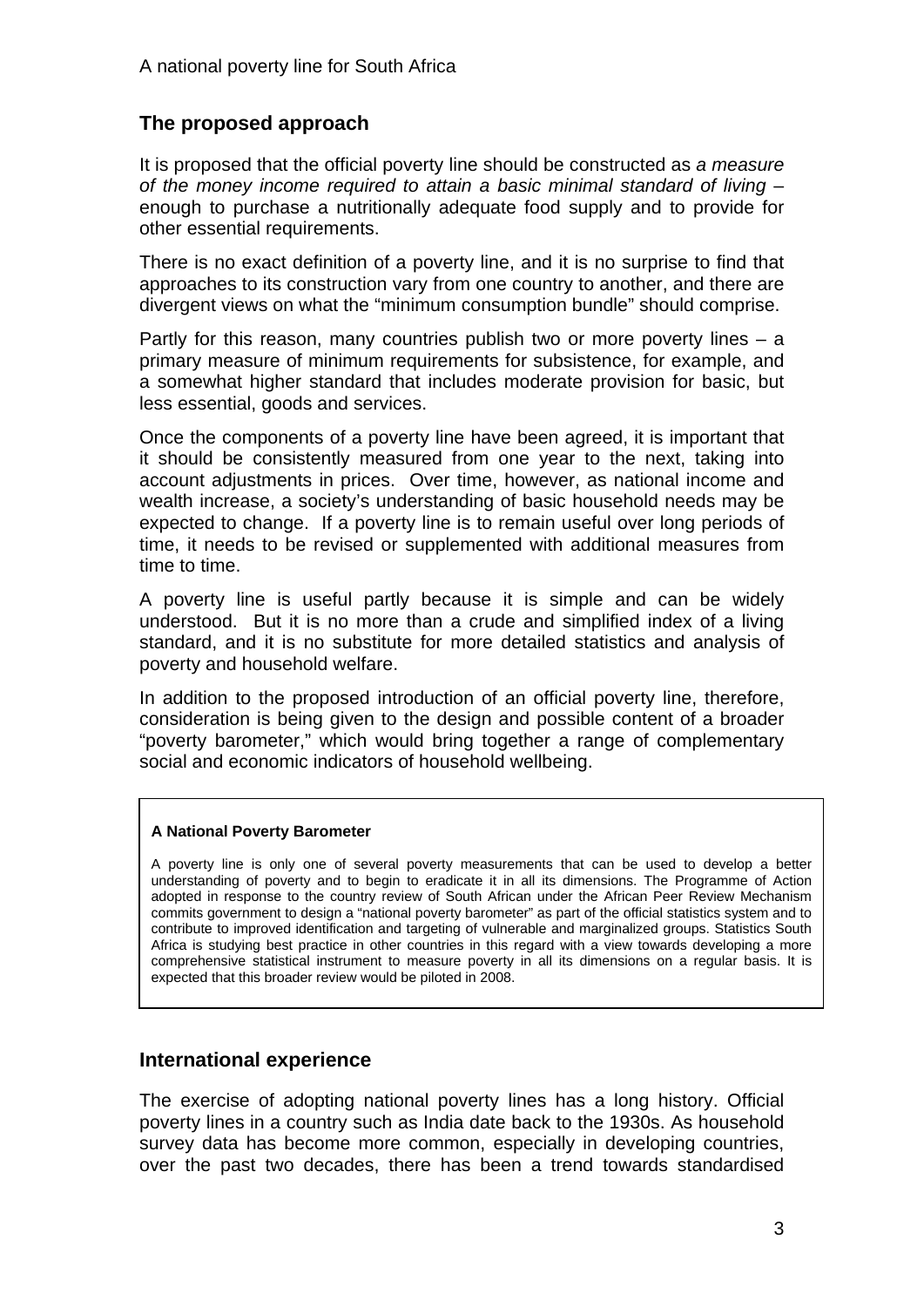official poverty lines, and indeed cross-national comparative measures have also become more common. Added impetus has been given by the Millennium Declaration goals relating to poverty reduction.

Despite widening international experience, there is no agreed best practice on how to design a national poverty line. Processes and experiences differ widely from country to country as do the actual design and content of poverty lines that have been adopted. Most countries have a single poverty line, while others have two or more. Some countries have different poverty lines for rural and urban households, and others make a distinction between different kinds of household.

A general conclusion from international experience is that while there is considerable variation in practice and the design of poverty lines has often been the subject of controversy, there is broad acceptance that a consistently applied poverty line is a useful social index.

#### **Commitment to halve poverty**

In 2000, South Africa became a signatory to the United Nation's Millennium Declaration, thereby undertaking to work with other countries to halve, between 1990 and 2015, both the proportion of people whose income is less than US\$ 1 a day and the proportion of people who suffer from hunger. Source: United Nations, Millennium Declaration, 2000

### **'Direct' or 'income' approach**

Many approaches to identifying the poor begin with the specification of a set of basic needs. An adequate level of nutrition, for example, can be expressed as a minimum food requirement, leading to a specific poverty measure defined by reference to household food consumption. But individual preferences and household needs vary, so there is no satisfactory way of aggregating measures of "food-poverty" with complementary measures of other needs – such as shelter, energy or clothing. This "direct" approach to measuring wellbeing is a useful part of a more detailed assessment of household living conditions, but it is impractical as a standardised overall index of poverty.

A poverty line is therefore typically constructed as a measure of "income" adequacy, expressed in money terms. It comprises an aggregate cost of a minimum basket of goods, and therefore indicates a required level of household expenditure, but not the actual composition of individual household consumption. While the direct approach identifies those individuals or households who *fail* to meet a specified standard of nutrition, shelter, education or health care, for example, the income approach identifies those that are *unable* to afford an adequate consumption basket. This approach gives recognition to individual choice and to the fact that households can meet their needs in various ways, but it does not provide a comprehensive checklist that household requirements are all met.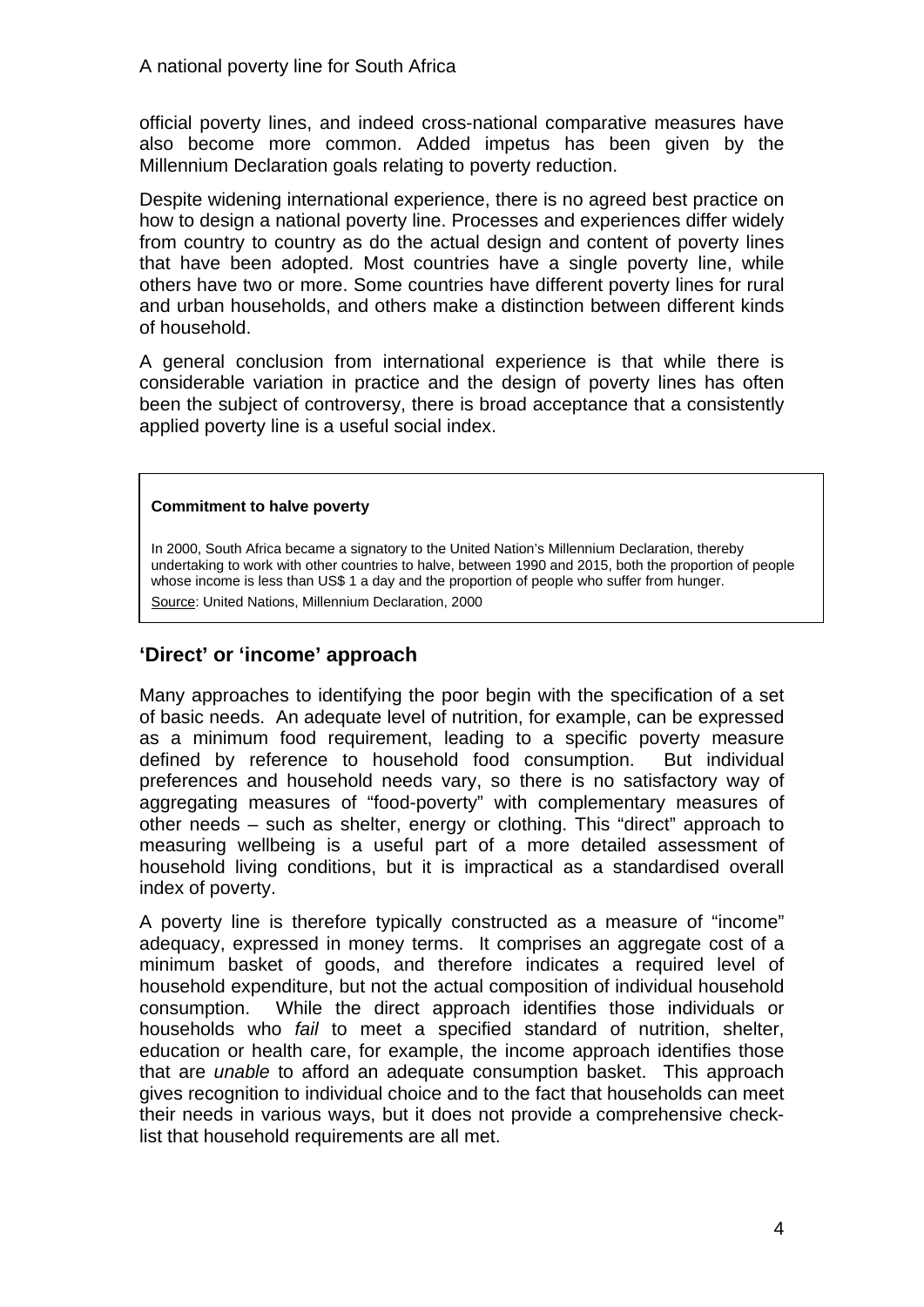#### **The "US dollar a day" per person poverty line**

International comparisons of poverty levels commonly make use of a basic income poverty standard constructed by the World Bank. It uses national poverty lines for 33 countries, with the international line derived as the median of the 10 lowest poverty lines. That line is equal to \$1.08 a day per person in 1993 purchasing power parity (PPP) terms and has been coined the "US\$1 a day" standard. An upper poverty line, set at twice this level (referred to as "\$2 a day") is also widely used, and broadly corresponds with poverty lines used in lower-middle-income countries.

The \$1 and \$2 a day poverty estimates are mainly useful as indicators of global progress in poverty reduction and for cross-country comparison, but may not be appropriate measures for any specific country.

Source: World Development Report, 2000

#### **Absolute or relative poverty lines**

The literature distinguishes between *absolute* and *relative* poverty lines. An absolute poverty line is calculated by reference to a fixed basket of goods, and so it does not take into account shifts in the average standard of living in society. It is a fixed money value that is only updated to take account of inflation. "Poverty" refers to the absence of sufficient resources to meet a specified quantum of basic requirements.

A relative poverty line, in contrast, is set in relation to changing standards of living. It could be calculated as a set proportion of the average, or the median level of household incomes or expenditure, or it could be defined by a specified share of the income distribution, like the poorest 10, 20 or 40 percent of the population. A relative poverty line is comparatively simple to calculate and takes into account that standards of "adequate" household wellbeing shift with rising prosperity, over time. But if the underlying intent is to measure progress in meeting basic needs, or reducing poverty and vulnerability, then a relative measure is not appropriate.

## **Adjusting for family size and composition**

Households differ in size and make-up and a straightforward comparison of household consumption is therefore not a sensible measure of wellbeing. It is therefore standard practice to use some form of "normalization".

The simplest normalisation is to divide household consumption by the number of people living in the household and then to compare households on the basis of per capita consumption. More complex adjustments involve calculations of consumption per "adult equivalent", where children are given a weight that reflects the proportion of household expenditure that is attributable to them.

Preliminary research done in preparing options for a South African poverty line suggests that expenses attributable to children and adults in poor households are of similar magnitude. By estimating the cost of an additional male/female of various ages when "added" to a baseline household of two adults, it can be shown that the cost of a child in South Africa is roughly the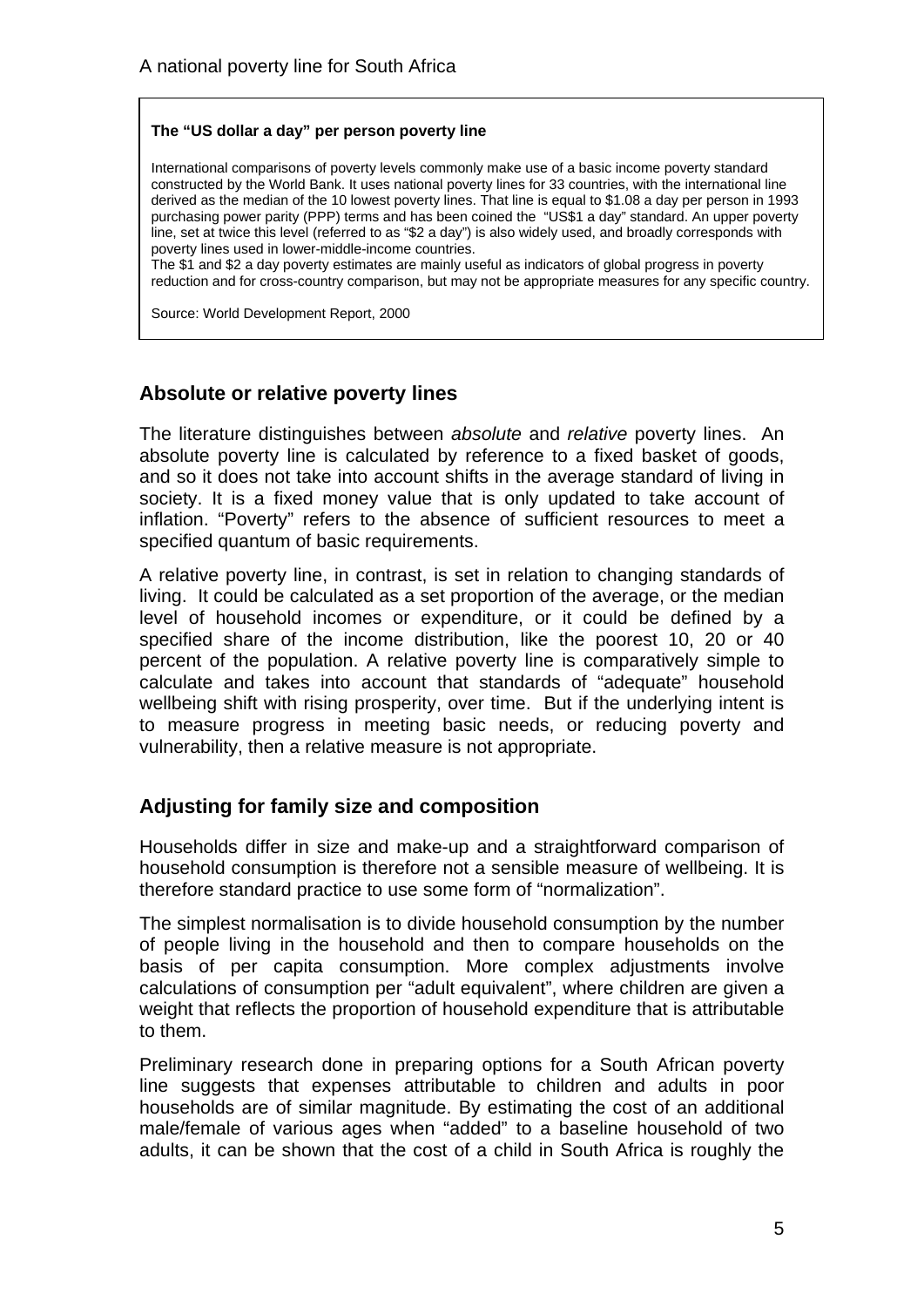same as the additional cost of an adult. This suggests that the additional complexity of "adult equivalence" calculations may be unnecessary.

A related issue concerns what economists call 'economies of scale'. This refers to the advantage of pooling resources and consumption within the household – less money income is required if five people share a home than if they live in separate houses. This cost-advantage can be represented as a "scaling factor" that indicates the proportional reduction in cost when an additional member shares resources with other household members. Calculating an appropriate scaling factor is not straightforward, however, and preliminary research suggests that it does not significantly affect the resulting measures of poverty.

It is therefore concluded that it is possible to use a simple measure of household per capita expenditure as the basis for a poverty index, without relying on more complex normalisations.

## **Adjusting for price changes over time**

In order to track changes in the extent of poverty over time, the nominal value of a poverty line must be adjusted for changes in the prices of those items on which the poor spend their income.

In practice, the adjustment can be based on changes in the overall price level, such as the consumer price index, or it can take particular account of the mix of goods and services that comprise the consumption basket of poor households.

For example, in South Africa's recent past the price of staple foods has sometimes increased faster than CPI, and sometimes more slowly. A poverty line adjusted by the CPI would then have either under-estimated or exaggerated the money income required for a given poverty standard, leading to corresponding under-estimates or over-estimates of the number of people below the poverty line.

As the CPI itself is constructed out of a series of specific goods and services, it is possible for the poverty line to be calculated and adjusted by reference to price trends in a specific basket of goods. Practical options will be examined by Statistics South Africa in preparing more detailed proposals for a South African poverty line.

## **Adjusting for variations across the spatial landscape**

Some countries publish separate urban and rural poverty lines, or separate indices for different cities or regions. In principle, doing so reflects differences in costs and basic living conditions across the spatial landscape.

This is a different question from whether poverty is higher or lower in different regions. Living costs, particularly housing-related expenses, may be lower in rural areas, but poverty may nonetheless be higher. In practice, it is difficult to ensure that separate poverty lines represent a similar standard of living: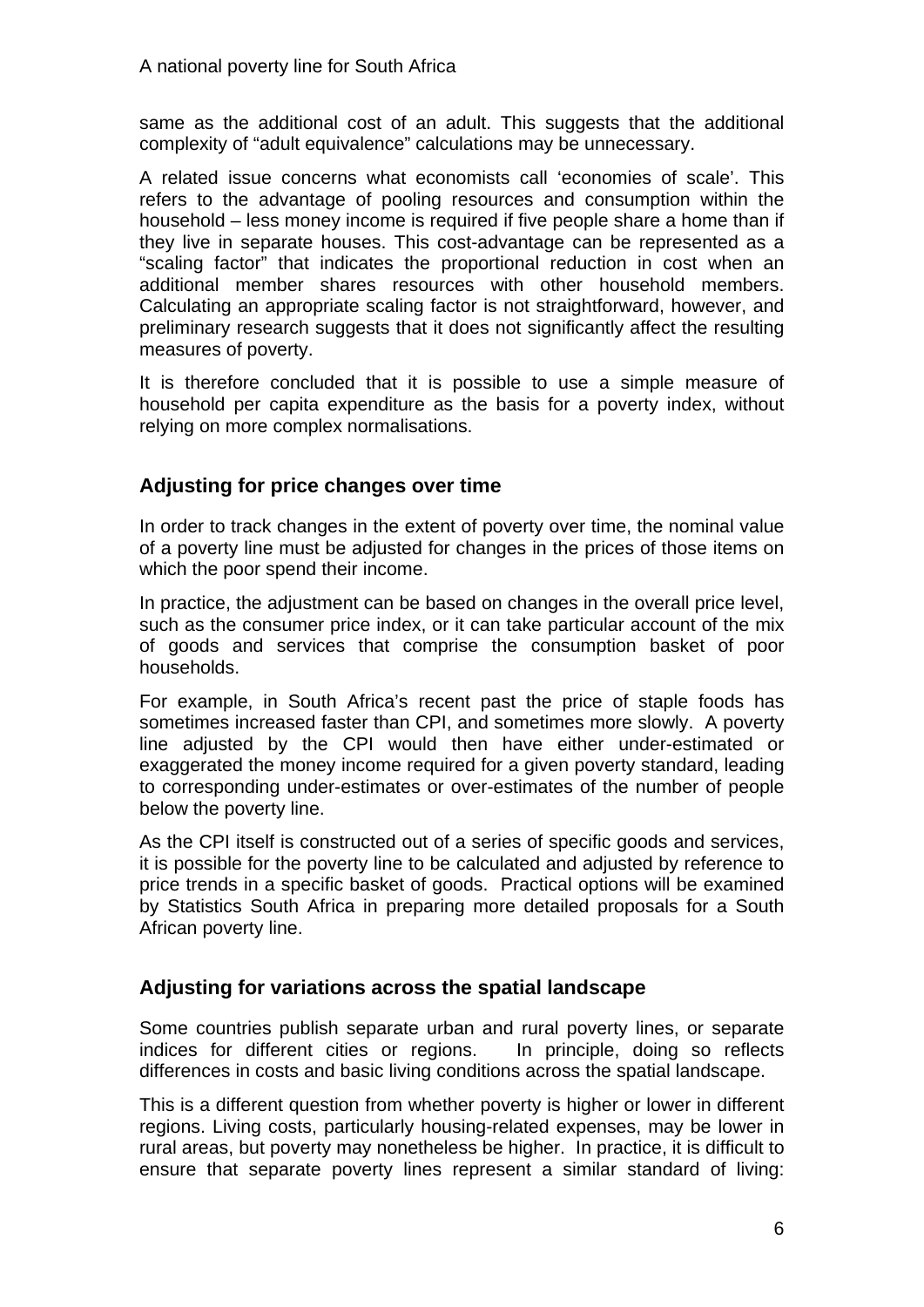research suggests that urban households spend more per calorie than do rural households with similar real incomes, but consume a more varied and nourishing diet. Urban poverty lines are typically set in a way that recognizes the higher prices paid, but ignores the better quality obtained. As a result, urban households are counter as poorer than they really are, relative to rural households.

Setting separate poverty lines requires that a satisfactory statistical distinction be drawn between urban and rural areas, whereas the reality is generally less clear-cut.

In the South African context, it is recognized that there may be interest in separate measures of poverty by province, between urban and rural areas and for major towns and cities. However, the statistical utility of calculating separate poverty lines is dependent on the adequacy of the relevant survey designs and their geographic coverage. Statistics South Africa has only recently started to include rural areas in the survey work for the consumer price index and a sharp distinction between urban and rural areas is no longer made for planning and municipal purposes.

At this stage a single national poverty line is proposed, while further work is done on the scope for developing separate measures for urban and rural areas, provinces and major towns and cities.

# **A proposed poverty line**

When calculating national poverty lines as a statistical measure, the most common approach is to estimate the cost of a minimum basket of goods that would satisfy the necessary daily energy requirement per person over a period of a month. The daily energy requirement, as recommended by the South African Medical Research Council (MRC), is 2261 kilocalories per person.

Using the 2000 Income and Expenditure Survey data, Statistics South Africa has estimated that when consuming the kinds of foodstuff commonly available to low-income South Africans, it costs R 211 per person every month (in 2000 prices) to satisfy a daily energy requirement of 2261 kilocalories. In other words, R211 is the amount necessary to purchase enough food to meet the basic daily food-energy requirements for the average person over one month.

But households also need other goods and services beyond food to meet basic needs. This includes accommodation, electricity, clothing, schooling for children, transport and medical services, amongst other things. In some countries, poor households spend most of their monies on food and the food poverty line is therefore adopted as a national poverty line. Other countries have made a rough estimate of the non-food component as one-third of the food component, which is then added on top of the food poverty line to derive at a national poverty line.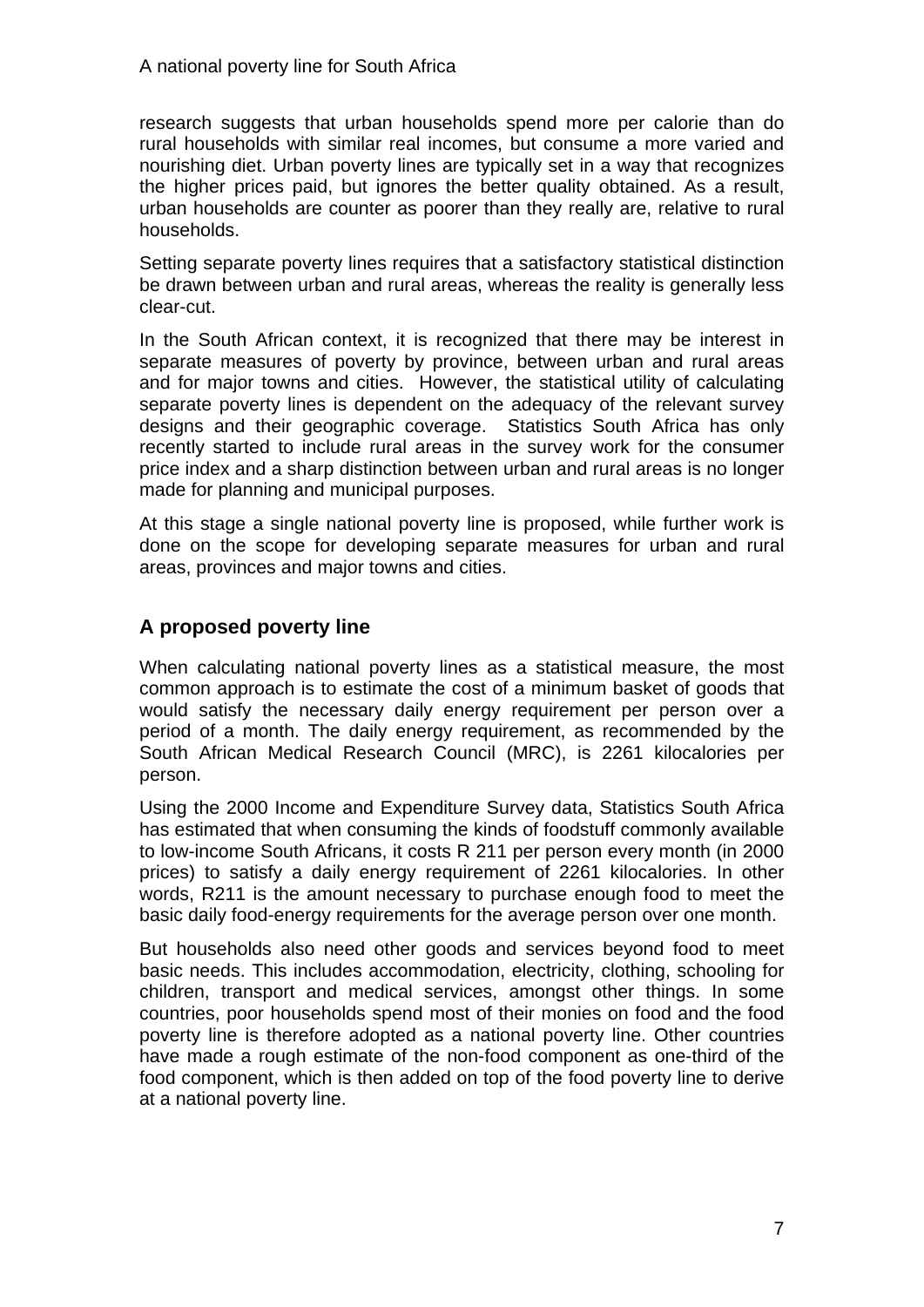#### **Alternative poverty lines for South Africa**

Several poverty lines have been published in South Africa in the past, dating back to the 1940s, and used mainly for purposes of wage determination. The first such measure was the Poverty Datum Line (PDL) which was a minimal subsistence line based on seven household items: food, clothing, cleaning materials, fuel and light, accommodation, transport of workers and taxation.

The PDL was replaced in the 1970s with the Minimum Living Level (MLL), which also made provision for the cost of education and replacement of household equipment. At about the same time, a number of alternative lines emerged too: The Institute for Planning Research at the University of Port Elizabeth developed the Human Subsistence Level (HSL) for African and Coloured population groups separately, while the Bureau for Market Research at UNISA, in addition to the MLL, also constructed a somewhat higher Supplementary Living Level (SLL) standard.

None of these measures are produced and in use today. Since 1994, other lines have come and gone too. They have emerged both from academic research (such as the proposal that emerged from the South African Living Standards Project to use the  $40<sup>th</sup>$  and  $20<sup>th</sup>$  percentiles of the population expenditure distribution as measures of poverty and extreme poverty, respectively) and from public administration purposes (for example, the measures associated with the means tests in use within the social grant system and the "indigence" measures in use by municipalities). A report compiled for Statistics South Africa, based on a basic household consumption basket, proposes a "lower" and "upper" bound for consideration as an official poverty line.

A selection of available measures and thresholds is summarised in the table below. These measures vary significantly, reflecting both the complexity of poverty and inequality and the various purposes that a poverty measure can serve.

|                                                                                                                                                                    | Poverty line in 2000<br>Rands* | % of individuals below the<br>poverty line (2000 IES) |
|--------------------------------------------------------------------------------------------------------------------------------------------------------------------|--------------------------------|-------------------------------------------------------|
| Poverty line set at per capita expenditure of the 40 <sup>th</sup><br>percentile of households                                                                     | R346 per capita                | 54.9%                                                 |
| Poverty line set at 50% of mean national per capita<br>expenditure                                                                                                 | R538 per capita                | 68.1%                                                 |
| Statistics SA - lower bound                                                                                                                                        | R322 per capita                | 52.6%                                                 |
| Statistics SA - upper bound                                                                                                                                        | R593 per capita                | 70.4%                                                 |
| "Dollar a day" - International poverty line of US\$370 (1985<br>prices) per capita per annum                                                                       | R81 per capita                 | 8.1%                                                  |
| "Two dollars a day" - International poverty line of US\$370<br>(1985 prices) per capita per annum                                                                  | R <sub>162</sub> per capita    | 27.0%                                                 |
| "Poverty line" implied by the Old Age Pension means test for<br>married persons, assuming a household of 5 persons and no<br>non-elderly income earners            | R454 per capita                | 63.4%                                                 |
| "Indigence" line of R800 per household per month (in 2006<br>prices)                                                                                               | R573 per household             | 11.7%                                                 |
| "Indigence" line of R2400 per household per month (in 2006<br>prices)                                                                                              | R1720 per household            | 55.1%                                                 |
| Source: Leibbrandt and Woolard, 2006 and Magasela (2005) Constructing an Official Poverty Line in South Africa,<br>http://www.naledi.org.za/docs/povertylineW2.pdf |                                |                                                       |

**Rand values and poverty incidence: alternative "poverty lines"** 

Statistics South Africa has attempted to estimate the non-food component of a poverty line. This can be done based on the assumption that those non-food items typically purchased by household that spend about R211 per capita per month on food can be regarded as essential, as such households forego spending on food to acquire these non-food items. The cost of such essential non-food items amounts to R111 per capita per month. Adding these figures together (R 211 and R111) gives an estimate of the minimum cost of essential food and non-food consumption per capita per month. It gives a poverty line of R 322 per capita per month in 2000-prices. This yields a poverty line of R 431 per person in 2006 prices.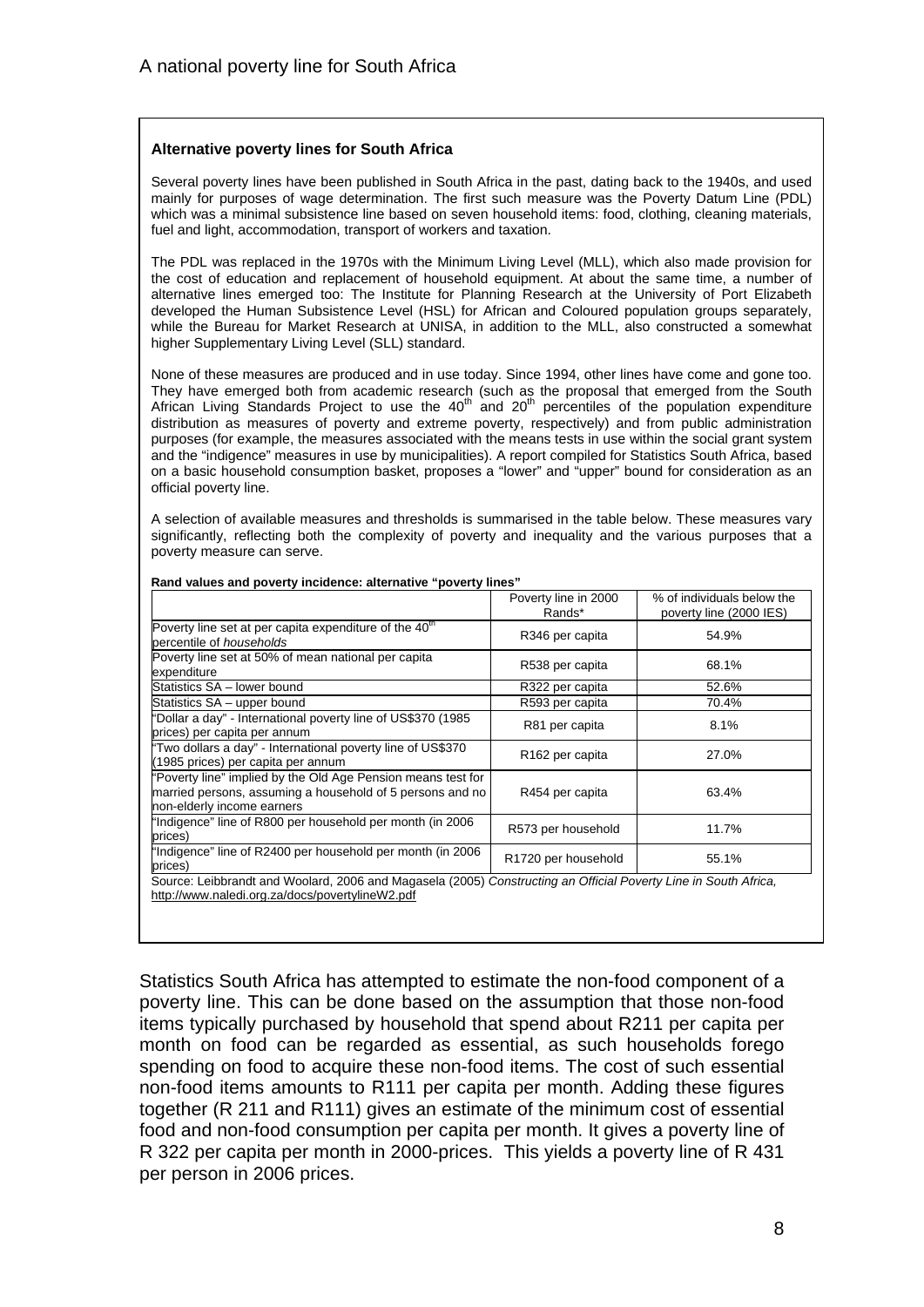# **Additional thresholds**

Research on poverty in post-1994 South Africa has emphasised the vulnerability of households to changing circumstances, and the role of social mobility as a determinant of opportunities to escape from poverty. Considerable movement into and out of poverty has been observed for households around the poverty line, while on the other hand some households experience persistent chronic or severe deprivation.

This suggests that information about households at both higher and lower levels than the basic poverty line is an important contribution to monitoring poverty. One way of doing this is to monitor developments at a lower and an upper threshold in addition to the poverty line.

The lower threshold would seek to capture the extent of extreme poverty, and movements over time in the circumstances of households in extreme poverty. As households in extreme poverty subsist in varying ways, it is difficult to construct a "scientific" basis for a lower poverty threshold. In the absence of such a measure, and in recognition of the advantages of international comparability, the US\$ 2 a day measure has sometimes been used in the literature in South Africa to identify people in extreme poverty. In 2000-prices, the US\$ 2 a day line amounts to R 162 per capita per month, or about half the value of the poverty line.

An upper threshold can be estimated. The proposed approach follows the method summarised above for the poverty line, but relies on survey evidence of the average spending on non-food items of households with food expenditures in the area of R 211 per capita per month. In 2000-prices, these households spent on average R 382 on non-food items per capita per month in addition to the R 211 on food per capita per month. This approach yields an upper threshold of R 593 per capita per month, in 2000-prices.

#### **Living standards and the poverty line**

IA poverty line is not a measure of living standards, and an income above the poverty line is not an assurance that household members have access to an adequate consumption bundle. The poverty line indicates, rather, what is required for a household to be able to sustain a basic livelihood comprising minimum food requirements and other essential non-food items.

The poverty line will not replace existing means tests in use in government policies and programmes. A process is underway to review and, if necessary, improve existing means tests to take account of lessons learned since their introduction.

Living conditions of households also depend importantly and directly on how households spend their resources and the extent to which all members of the household share in the resources of the household. If a household spends its money on poor nutritional food or consumption items that only benefit one or a few household members, other members suffer adversely.